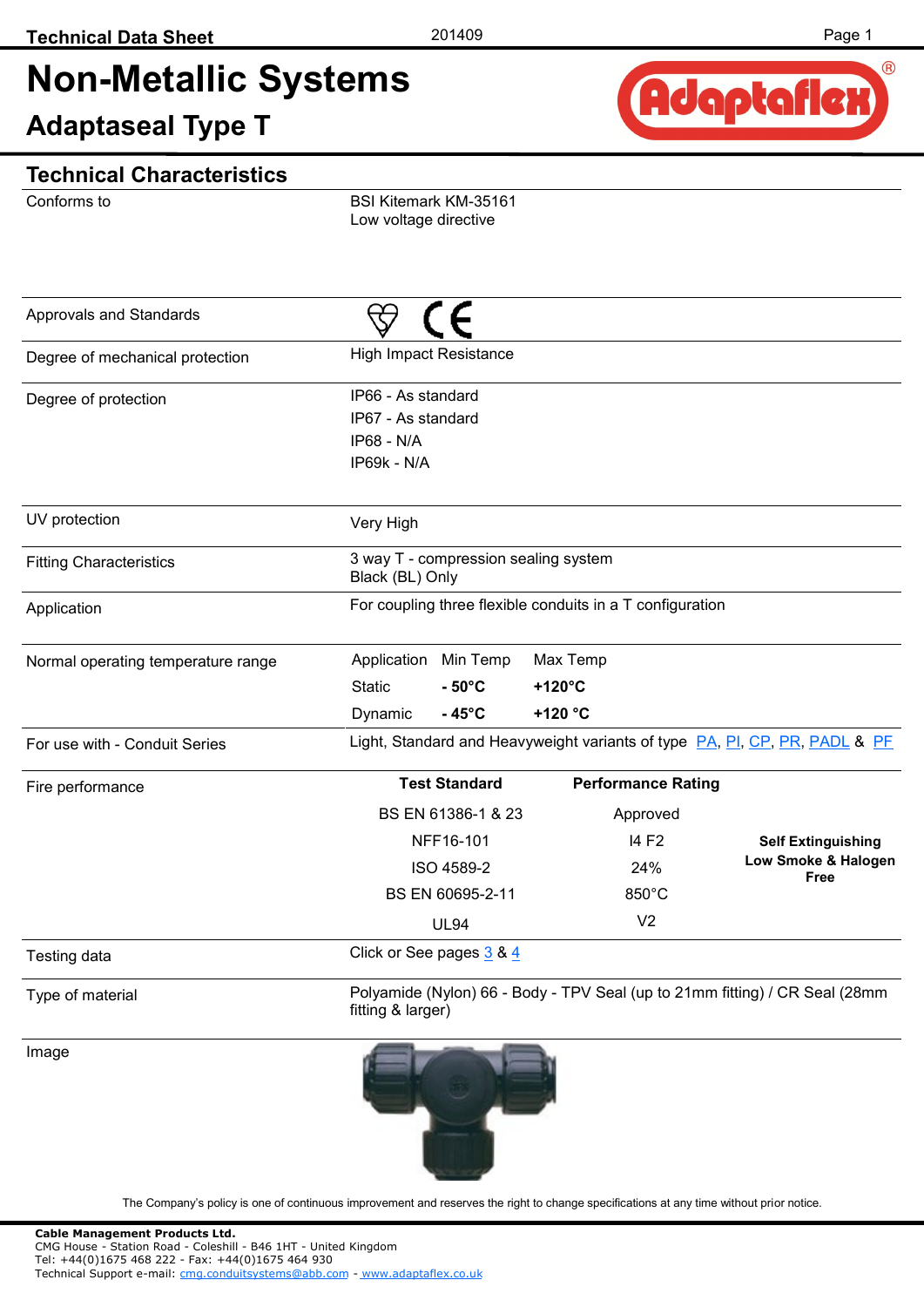## **Adaptaseal Type T**

### **Dimensional & Thread Data**

| Part No   | <b>Nominal</b><br><b>Conduit</b><br>(mm) | A     | B    | $\mathbf c$ | D    | Weight in<br>grams<br>(Each) |
|-----------|------------------------------------------|-------|------|-------------|------|------------------------------|
| ASF10X3/T | 13                                       | 68.5  | 50.0 | 38.7        | 26.8 | 22                           |
| ASF13X3/T | 16                                       | 68.5  | 50.0 | 38.7        | 26.8 | 22                           |
| ASF16X3/T | 16                                       | 69.5  | 50.5 | 37.6        | 30.7 | 26                           |
| ASF21X3/T | 21                                       | 80.0  | 58.0 | 42.7        | 35.0 | 37                           |
| ASC21X3/T | 21                                       | 80.0  | 58.0 | 42.7        | 35.0 | 37                           |
| ASF28X3/T | 28                                       | 95.0  | 71.0 | 51.5        | 43.0 | 65                           |
| ASC28X3/T | 28                                       | 95.0  | 71.0 | 51.5        | 43.0 | 65                           |
| ASF34X3/T | 34                                       | 109.0 | 84.0 | 61.0        | 51.0 | 85                           |
| ASC34X3/T | 34                                       | 109.0 | 84.0 | 61.0        | 51.0 | 85                           |





The Company's policy is one of continuous improvement and reserves the right to change specifications at any time without prior notice.

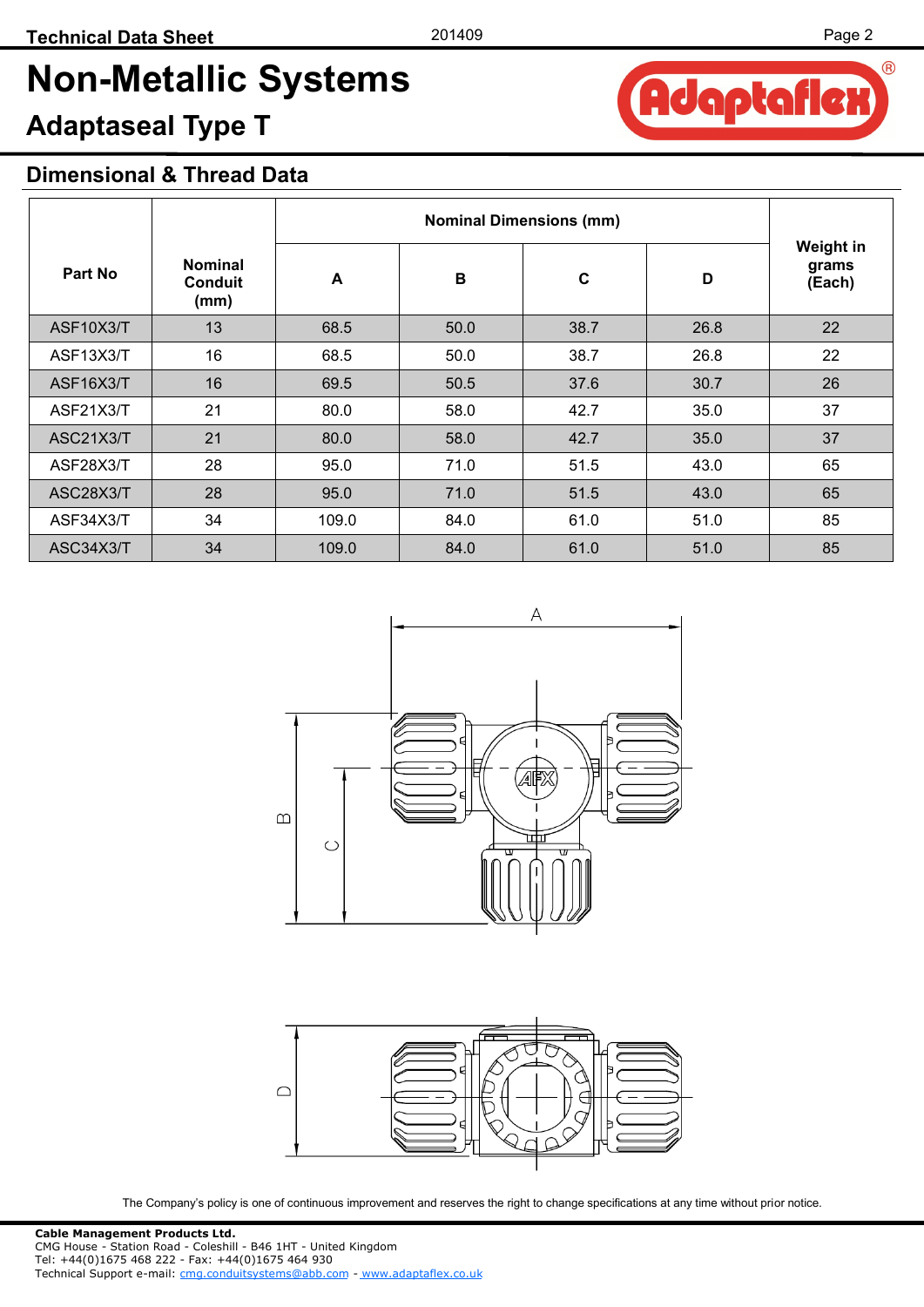## <span id="page-2-0"></span>**Adaptaseal Type T**



#### **BS EN 61386 Classification**

| <b>Fitting</b> | Compression | <b>Impact</b> | Min<br>temp | Max<br>temp | bending | electrical | IP<br>solids | IP<br>water | <b>Corrosion Tensile</b> | Non-flame<br>Propogating | <b>Suspended</b><br>load |
|----------------|-------------|---------------|-------------|-------------|---------|------------|--------------|-------------|--------------------------|--------------------------|--------------------------|
| AL             | N/A         |               |             |             | N/A     |            |              |             |                          |                          |                          |

#### **Mechanical Properties**

| <b>Test Type</b>          | Methods / Standards   Requirements |                                            | Value   |
|---------------------------|------------------------------------|--------------------------------------------|---------|
| <b>Tensile Strength</b>   | IEC61386-1                         | 2 mins at Specified Value (PAFS21 Conduit) | Class 1 |
| <b>Tensile Strength</b>   |                                    | Ultimate Pullout (PAFS21 Conduit)          | 240N    |
| Impact Strength $@$ -45°C | IEC61386-1                         | No visible damage                          | Class 1 |
| Impact Strength @ -5°C    | IEC61386-1                         | No visible damage                          | Class 3 |
| Impact Strength @ 23°C    | IEC61386-1                         | No visible damage                          | Class 5 |

Tensile Tests to IEC 61386 gives the minimum classification value only. Actual values will depend on the type and size of the fittings used and will always be greater than the minimum – Impact strength is the minimum classification value at the minimum temperature – actual values will depend on size and temperature. Specific values available on request.

### **Thermal Properties**

| <b>Test Type</b>       | <b>Methods / Standards</b> | <b>Requirements</b>          | Value           |
|------------------------|----------------------------|------------------------------|-----------------|
| Dynamic Applications   | IEC 61386-23               | 5000 Operations at MBR 2hrs  | -45°C to +120°C |
| Static Short Term Temp |                            | Temporary Use (3000hrs)      | -50°C to +120°C |
| Static Long Term Temp  |                            | Permanent Use (30,000) Hours | -40°C to +105°C |
|                        |                            |                              |                 |

The Company's policy is one of continuous improvement and reserves the right to change specifications at any time without prior notice.